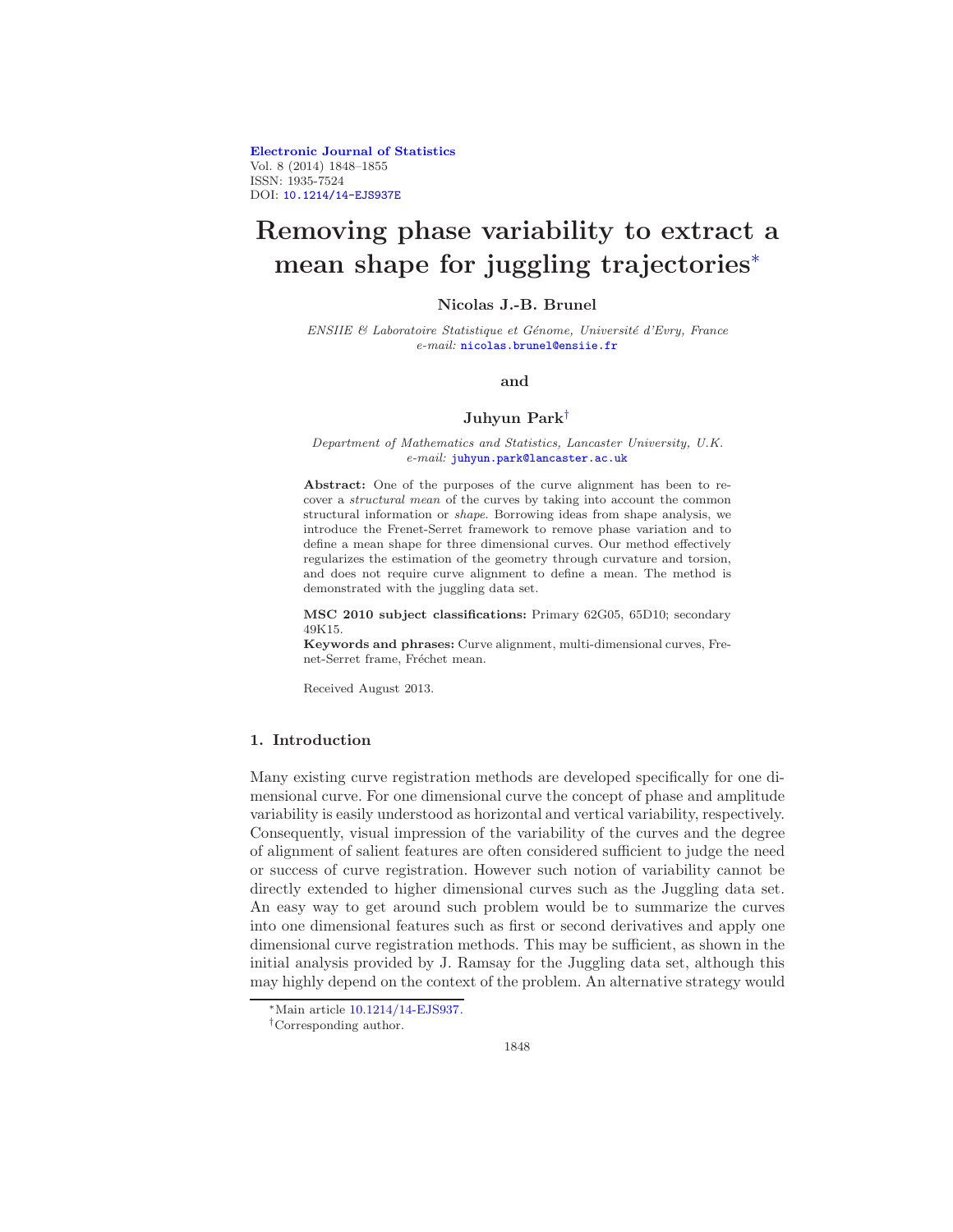be to simultaneously apply a one dimensional curve registration method to all marginal curves, as used in the analysis of three dimensional vascular geometries by Sangalli et al. [\(2009\)](#page-7-0).

In this article we attempt to develop a new framework to directly deal with higher dimensional curves. As the Juggling data set is our main interest, we focus on the analysis of three dimensional curves. For each trial  $j = 1, \ldots, J$ , denote the population of cycles of curves by  $f_i$ ,  $i = 1, \ldots, N_j$ . Each curve is then a function  $f_i$  from  $[0, T_i]$  to  $\mathbb{R}^3$ . These trajectories can roughly be considered as pseudo-periodic curves in  $\mathbb{R}^3$ . We are interested in analyzing the variations of the cycles  $t \mapsto f_i(t)$ ,  $i = 1, ..., N_j$  within a trial j (where  $j = 1, ..., J$ ). Our objective is to distinguish the variations in phase from those in shape. Note that we denote the first three derivatives of the function f with respect to t by  $\ddot{f}(t), \ddot{f}(t)$  and  $\dddot{f}(t)$ .

To formulate the problem, we borrow ideas from differential geometry. Differential geometry (of curves) aims at dealing with intrinsic properties, independent of the parametrization of the object. In other words, for any diffeomorphism (warping function)  $h : [0, T] \longrightarrow [0, T]$ , differential geometry looks for properties shared by any function defined as  $t' \mapsto f(h(t'))$ . Basically, it will give the shape of the curve, independently of the way we move along the curve (coordinate systems). Shape should also be invariant under the action of Euclidean isometries (group of rotation-translation). The warping function underlying phase variation can still be understood as a time transformation, in the form of acceleration or deceleration, required to transform one shape to another. Defining variation in shape enforces us to recognize the three dimensional curves as a unit of the analysis. In particular, the description of shape variation needs to be much more elaborated, because the shape variation cannot be restricted to amplitude variation.

We analyze the shape by means of the Frenet-Serret representation of the curves  $f_i$ , which provides a flexible coordinate system driven by the geometric features of the curve itself. Our view in taking this approach is that geometry of the shape is an important (structural) property, moreover that there is an interplay between phase and geometry. Indeed the warping function for the juggling data can be readily understood through the tangential speed of a ball moving in one dimensional manifold. Hence it is clear that the variation in the warping functions is related to the change in the geometry of the curve.

Derivatives are informative in identifying features or landmarks for one dimensional curve registration. This is still the case for the alignment of multidimensional curves. These functional data are related to specific human movements, which are subject to some underlying law of physics. In particular, it is suspected that human movements tend to optimize some criterion, for instance the jerk, the rate of change in acceleration, i.e. the third derivative of the function in time (Todorov and Jordan, [1998\)](#page-7-1). An earlier analysis of the Juggling data set by Ramsay (ch.12, Ramsay and Silverman [\(2002](#page-6-0))) focused ... on the modeling of the third derivative  $f(t)$ , with a time varying coefficient linear differential equation as a function of the second derivative  $\ddot{f}(t)$  and the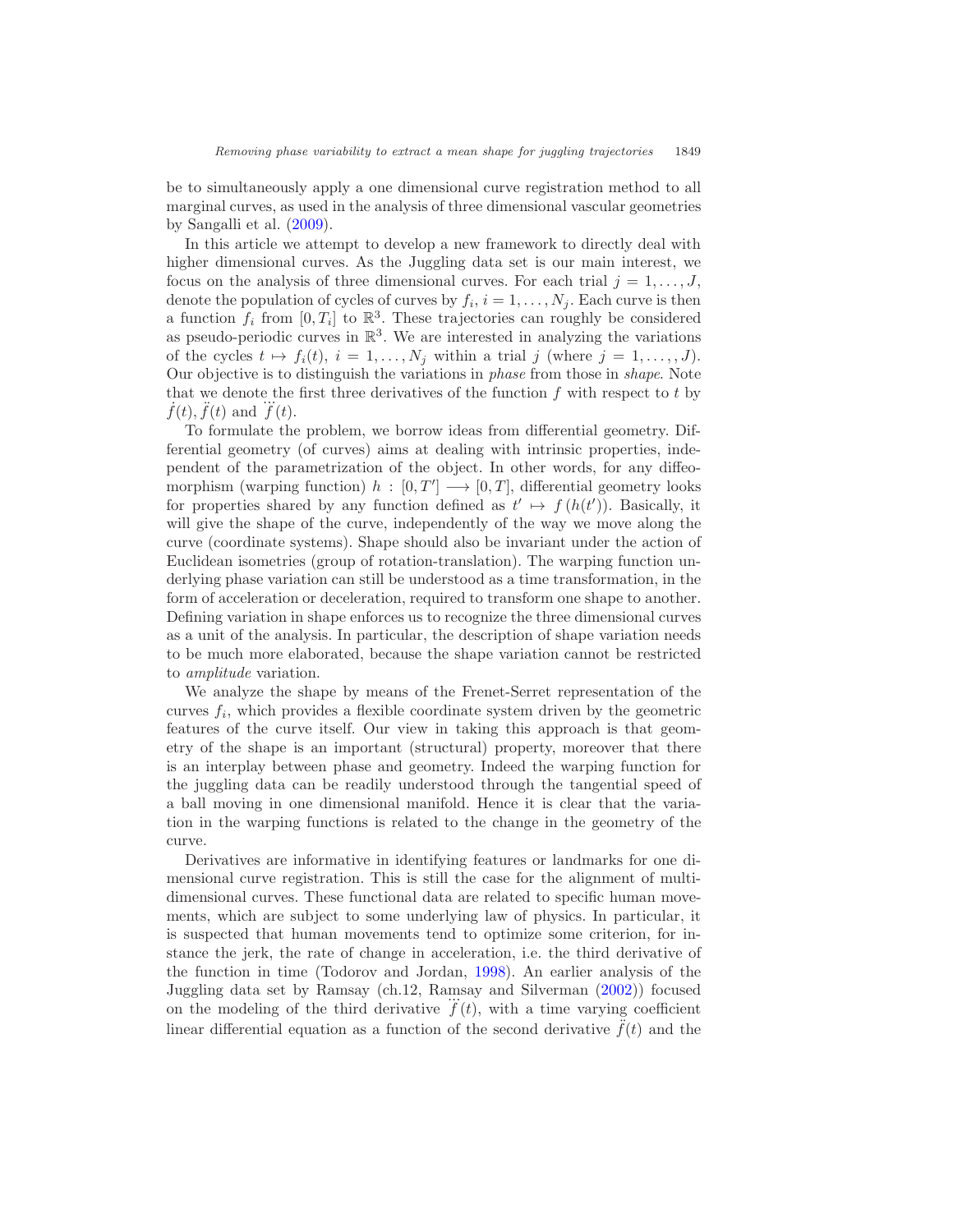first derivative  $\dot{f}(t)$ –but the jerk is not really minimized in this analysis. As will be seen later, the Frenet-Serret frame is a natural framework to incorporate information on derivatives.

In a very first step, we are interested in defining a mean trajectory, hence we introduce the way to compute a mean shape.

# 2. Frenet-Serret representation of the curves in  $\mathbb{R}^3$

In order to apply the Frenet-Serret representation of the curves, we require that the curves be regular. A curve f from  $[0, T]$  to  $\mathbb{R}^3$  is said to be regular if f is  $C^3$ on  $[0, T]$  (piecewise  $C^3$  would be sufficient) and the derivative does not vanish. In our case, the curves f are not closed (i.e  $f(0) \neq f(T)$  as the trajectories slightly fluctuate from cycle to cycle) and they are simple i.e  $f$  is injective (the curve does not cross itself). Let  $\mathcal{F}_I = \{f : I \longrightarrow \mathbb{R}^3 \mid f \in C^3$ , regular, simple be the space of curves that we consider in this article.

## 2.1. Arclength parametrization

The first geometrical information of a curve f is its length defined as  $L = L[f]$  $\int_0^T \|\dot{f}(t)\|dt$ , where  $\|\cdot\|$  is the usual Euclidean norm in  $\mathbb{R}^3$ . A fundamental result  $J_0$   $\parallel J$  ( $\ell$ ) $\parallel u$ , where  $\parallel \parallel$  is the usual Edendrian norm in  $\infty$ . A fundamental result of the differential geometry of curves states that the arc-length  $s : t \mapsto s(t)$  $\int_0^t ||\dot{f}(u)|| du$  is an admissible parametrization of curves in  $\mathcal{F}_I$ , i.e.,  $f(t) = \gamma(s(t)),$ where  $\gamma : [0, L] \longrightarrow \mathbb{R}^3$  is the shape or the arc-length parametrized curve. It is then useful to distinguish in notation the derivation with respect to (w.r.t.) time  $t$ , and the derivation w.r.t. arclength (or space)  $s$  and the latter is denoted by  $\frac{d}{ds} \triangleq'$ . A direct consequence of the arc-length parametrization is that the derivative of the shape  $\gamma'(s) \triangleq T(s)$  is the normalized tangent to the curve at point s, and the chain rule formula gives  $\dot{f}(t) = \dot{s}(t)T(s(t))$ . This classical relationship shows that  $\dot{s}(t) = ||\dot{f}(t)||$ , where  $\dot{s}$  is called the tangential speed. This gives a simple decomposition of the tangent vector into its direction  $(\frac{\dot{f}(t)}{\|\dot{f}(t)\|})$ and norm  $(\|\dot{f}(t)\|)$ . It is worth noting that all the shape information about the curve is contained in the direction of the tangent vector.

#### 2.2. Frenet-Serret frames

The normalized curve  $\gamma$  can be completely characterized by introducing the Normal vector  $N(s) = T'(s)/||T'(s)||$ , and the Bi-Normal vector  $B(s) = T(s) \times$  $N(s)$ . The triplet  $(T(s), N(s), B(s))$  forms an orthonormal frame, i.e., the matrix  $R(s) = (T(s) | N(s) | B(s))$  is a rotation matrix in  $SO(3)$ . The Frenet-Serret frame satisfies the following Ordinary Differential Equation (ODE)

$$
\begin{cases}\nT'(s) = \kappa(s)N(s) \\
N'(s) = -\kappa(s)T(s) + \tau(s)B(s) \\
B'(s) = -\tau(s)N(s)\n\end{cases}
$$
\n(2.1)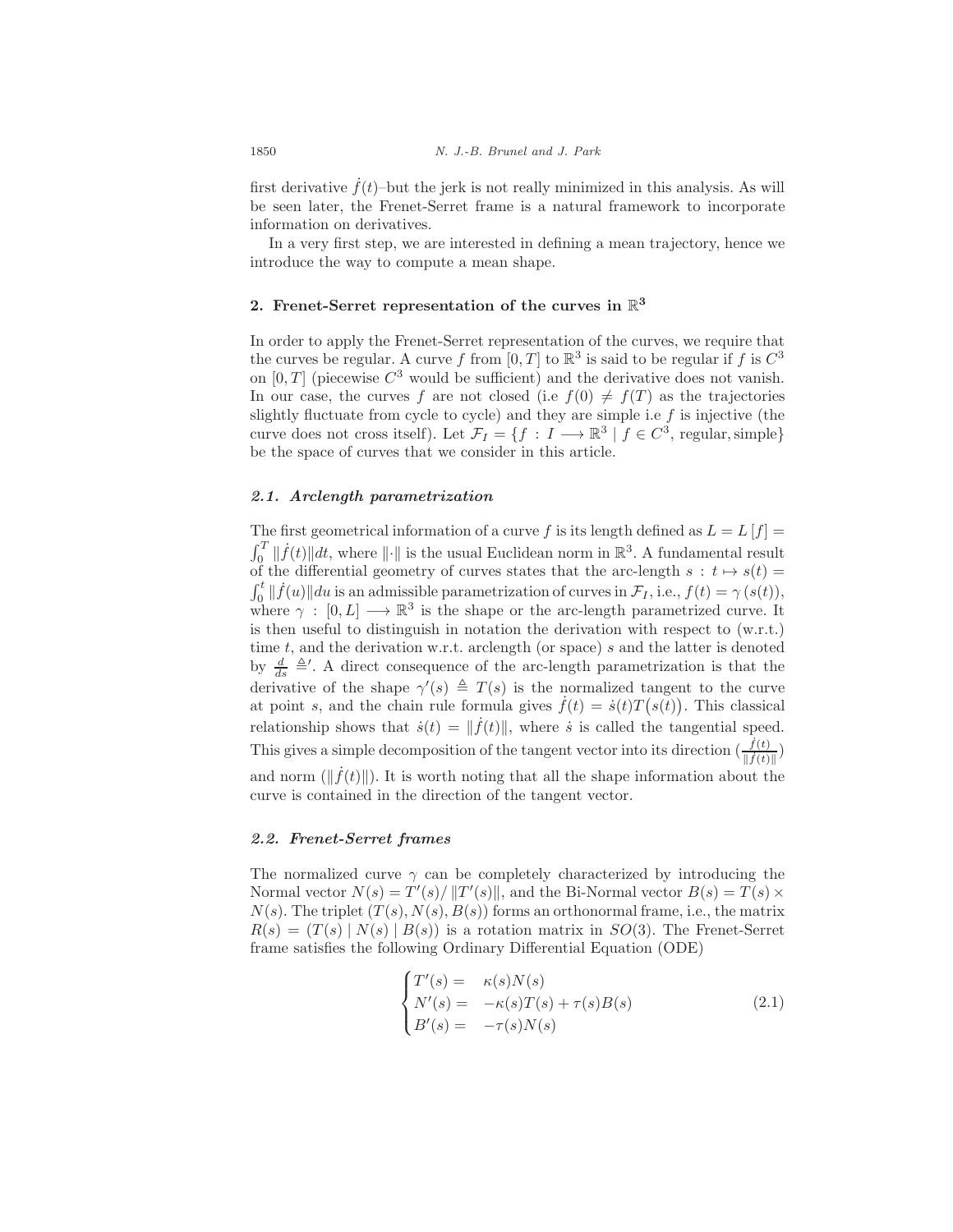where  $\kappa, \tau : [0, L] \longrightarrow \mathbb{R}$ . The function  $\kappa$  is the curvature and is positive, and  $\tau$ is the torsion and can be of either sign. This equation is completely specified by an initial condition  $T(0) = T_0$ ,  $N(0) = N_0$  and  $B(0) = B_0$ , and the shape  $\gamma$  is obtained by integration:  $\gamma(s) = \gamma(0) + \int_0^s T(u) du$ .

The triplet  $(T(s), N(s), B(s))$  is the Frenet-Serret frame, also known as TNB frame and represents the local change in geometry of the curve. The shape  $\gamma$  can be retrieved from the evolution of the frame  $R(s)$  (w.r.t a reference frame, usually the canonical one in  $\mathbb{R}^3$ ). Hence, two curves having the same curvature and torsion are the same (they have the same shape), modulo a rigid transformation, i.e., a rotation and a translation.

#### 3. Analysis of the juggling data

For the juggling cycles within a fixed trial, the trajectories  $f_i$  can have different lengths  $L_i = L[f_i]$ . We can also define a population of shapes  $\gamma_i$  as well as that of arc-length parametrizations  $s_i : t \mapsto s_i(t)$ . Our basic model for the juggling data set is of the form

$$
\forall t \in [0, T_i], \quad f_i(t) = \gamma_i(s_i(t)).
$$

The objective is to obtain a mean shape  $\bar{\gamma}$  in order to evaluate the variability around the mean. The information about the shape can be easily accessed by computing the derivatives frame  $s \mapsto D[\gamma_i](s)$  and deriving then the Frenet-Serret frame curve  $s \mapsto R_i(s)$ . For ease of comparison, we consider the normalized shapes  $\tilde{\gamma}_i(s) \triangleq \frac{1}{L_i} \gamma_i(sL_i)$  such that  $L[\tilde{\gamma}_i] = 1$  for all  $i = 1, ..., N$ . The tangential speed is changed into  $\tilde{s}_i(t) = \frac{1}{L_i} s_i(L_i t)$ .

#### 3.1. Estimation of curvature

The Frenet-Serret representation of  $\gamma$  is a function of  $(\kappa, \tau)$ . In order to estimate  $γ$  we could proceed by focusing on estimating  $(κ, τ)$  from the derivatives of the individual curve. A standard approach to the estimation of curvature and torsion is based on the classical expression of curvature and torsion as a function of the derivatives:

<span id="page-3-0"></span>
$$
\begin{cases}\n\kappa(t) = \frac{\|\ddot{f}(t) \times \dot{f}(t)\|}{\| \dot{f}(t) \|^3} \\
\tau(t) = \frac{\langle \dot{f}(t) \times \ddot{f}(t), \dddot{f}(t) \rangle}{\| \ddot{f}(t) \times \dot{f}(t) \|^2}\n\end{cases} \tag{3.1}
$$

However, it is well known that formulas [\(3.1\)](#page-3-0) are inappropriate for computation, as these are numerically unstable (Younes, [2010\)](#page-7-2). Hence, some regularization is necessary.

Alternatively, if the Frenet-Serret frames  $R(s)$  are available on a fine grid  $s_j = jh, j = 0, \ldots, N$  (and  $h > 0$  in the step size), the Euler approximation to the Frenet-Serret ODE gives

<span id="page-3-1"></span>
$$
\begin{cases}\nT(s_j + h) - T(s_j) \approx & h\kappa(s_j)N(s_j), \\
N(s_j + h) - N(s_j) \approx & -h\kappa(s_j)T(s_j) + h\tau(s_j)B(s_j),\n\end{cases}
$$
\n(3.2)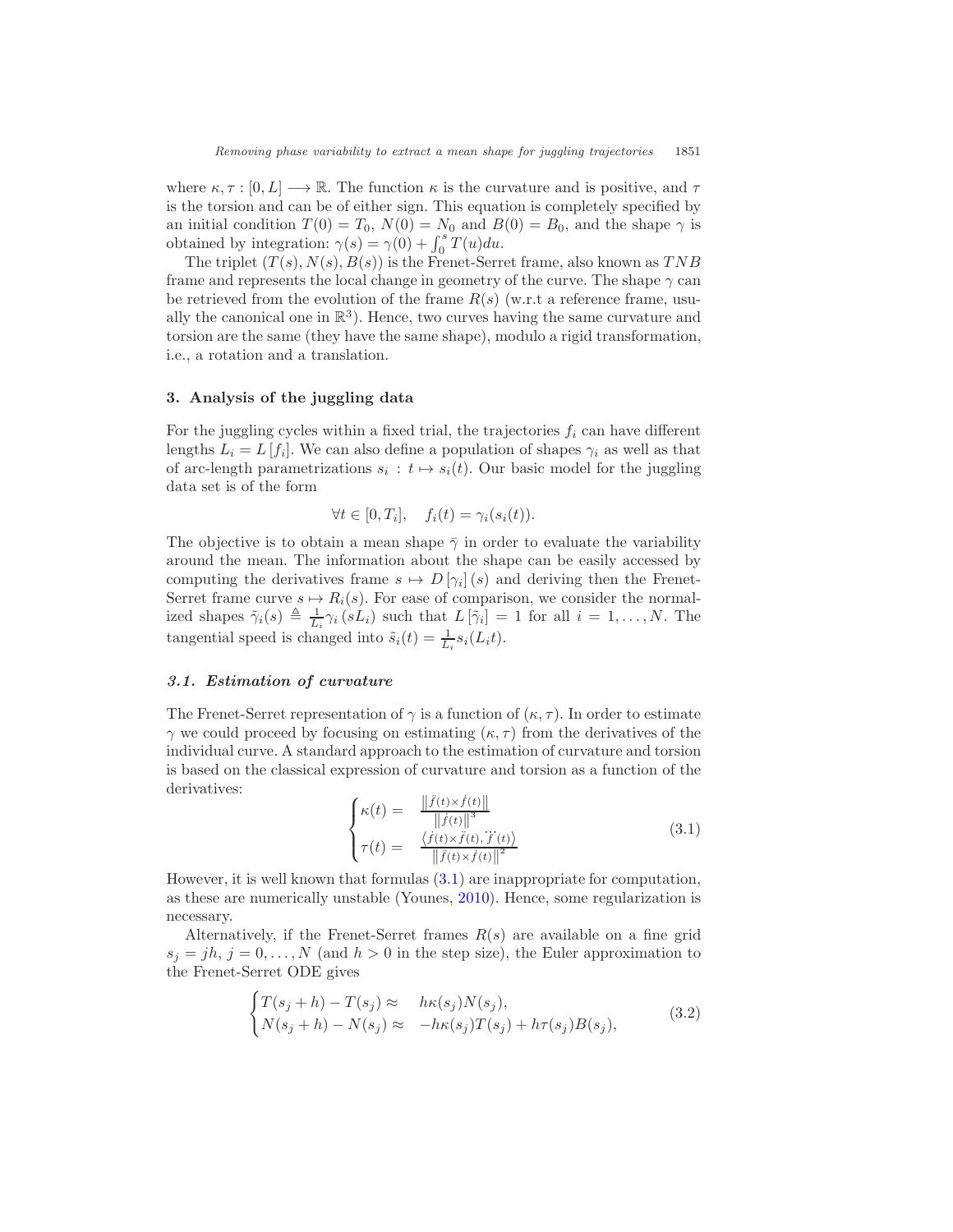1852 *N. J.-B. Brunel and J. Park*

and this implies that

<span id="page-4-0"></span>
$$
\begin{cases}\n\langle T(s_j + h), N(s_j) \rangle = h\kappa(s_j), \\
\langle N(s_j + h), B(s_j) \rangle = h\tau(s_j).\n\end{cases}
$$
\n(3.3)

We use the second method to compute the curvature and torsion in our analysis.

#### 3.2. Estimation of a mean shape

Our strategy for estimation of the mean shape is summarized below.

- 1. Compute  $t \mapsto s_i(t)$  and  $L_i$ . Normalize the curve so that  $\tilde{\gamma}_i(s) = \frac{1}{L_i} \gamma_i(sL_i)$ . Estimate  $(\tilde{\gamma}'_i(s), \tilde{\gamma}''_i(s), \tilde{\gamma}'''_i(s))$  (by local polynomial).
- 2. Compute the  $TNB$  frame by Gram-Schmidt (i.e QR factorization) of the frame  $(\tilde{\gamma}'_i(s), \tilde{\gamma}''_i(s), \tilde{\gamma}'''_i(s)).$
- 3. Compute the discretized curvature and torsion with equation [\(3.3\)](#page-4-0).
- 4. Compute the mean shape (TNB curve)  $s \mapsto \bar{R}(s)$ : Assuming that Frenet-Serret frames  $R(s)$  are available on a find grid  $s_j = jh, j = 0, \ldots, N$ , compute the Fréchet mean of the Frenet-Seret frames (represented as an orthogonal matrix  $R_i(s) \in SO(3)$ :

$$
\forall j, \ \bar{R}(jh) = \arg \min_{R \in SO(3)} \sum_{i=1}^{N} ||R_i(jh) - R||_F^2.
$$

This defines a (discrete) path  $s \mapsto \overline{R}(s)$ . The mean orthogonal matrix  $R(jh)$  is computed from the polar decomposition of the mean matrix  $\widetilde{R_N}(jh) = \frac{1}{N} \sum_{i=1}^N R_i(jh);$  this means that  $\widetilde{R_N}(jh) = \overline{R}(jh)U(jh).$  The matrix  $U(j\hat{h})$  is symmetric and positive definite, and is an indicator for dispersion of the data.

5. By using the Euler approximation [\(3.2\)](#page-3-1), the mean curvature and torsion  $\bar{\kappa}, \bar{\tau}$  are computed by minimizing the (squared) prediction error between time s and  $s + h$ , hence the discrete path  $s \mapsto \bar{R}(s)$  is approximately a solution of the ODE:

$$
\dot{\bar{R}}(s) = \left(\begin{array}{ccc} 0 & \bar{\kappa}(s) & 0 \\ -\bar{\kappa}(s) & 0 & \bar{\tau}(s) \\ 0 & -\bar{\tau}(s) & 0 \end{array}\right) \bar{R}(s)
$$

- 6. The mean shape is computed by integrating the mean tangent  $\bar{\gamma}(s)$  =  $\int_0^s \bar{T}(u) du.$
- 7. For each curve, we can compute  $\bar{f}_i(t) = L_i \bar{\gamma}(\frac{s_i(t)}{L_i})$  $\frac{i(t)}{L_i}$  (whereas  $f_i(t)$  =  $L_i\tilde{\gamma}_i(\frac{s_i(t)}{L_i})$  $\frac{i(t)}{L_i}$ ). The curvilinear coordinate  $s_i(t)$  is the reference warping function to the mean shape. But we can find for each function  $\gamma_i$  the optimal warping to the mean function.

We applied this procedure to cycles from each trial to estimate a mean shape. As an example, Figure [1](#page-5-0) displays a three-dimensional view of the estimate of the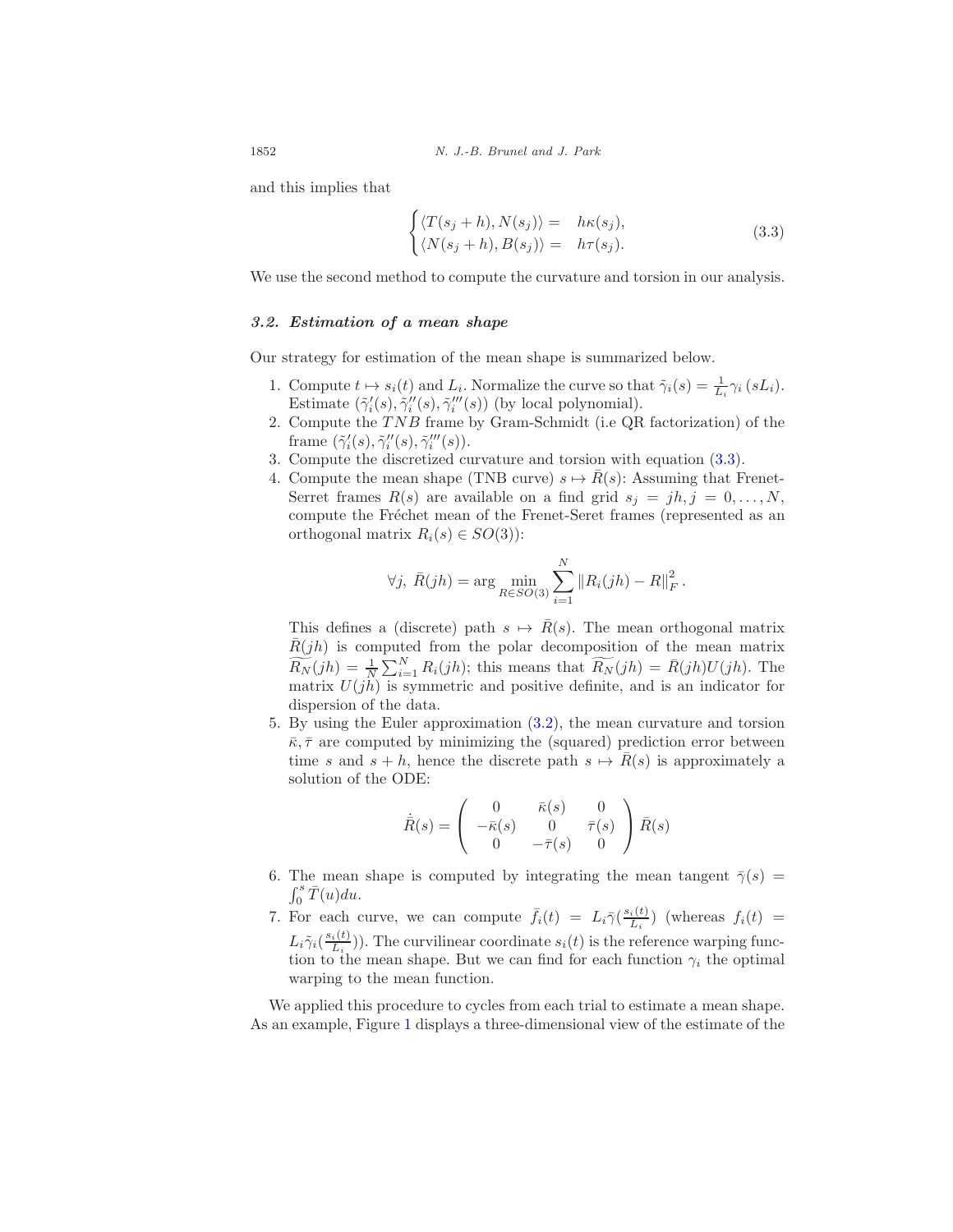

<span id="page-5-0"></span>Fig 1*. Estimate of the mean shape for the cycles in trial 10 (red).*

mean curve for the cycles in trial 10. As in statistical shape analysis, the right positioning and scaling of the mean curve has been obtained by Procrustes Analysis (that gives the proper translation, rotation and scaling factor). The abrupt change in the curve around the top can be seen as an artefact of the cycle splitting of a trial, partly magnified by discretization error. Nevertheless, it emphasizes that cycles are not closed curves, and that the osculating plane (generated by Tangent and Normal) fluctuates during a trial; overall, the mean shape appears to capture the underlying common structure reasonably well. A similar conclusion could be drawn from all other trials.

An example of estimates of the mean curvature and torsion is shown in Figure [2,](#page-6-1) superimposed on the individual estimates. Although it suggests that some additional smoothing would be beneficial, the relatively stable estimates compared to the individual estimates are due to the regularization obtained by the Fréchet mean of Frenet-Serret frames. Investigation into further regularization techniques and estimation of the optimal warping function is the topic of ongoing research. Nevertheless, we see that the peak in curvature occurs exactly in the middle (0.5), at the bottom of the curve, with small variation across the cycles. Interestingly, there is a prominent peak in torsion just before the maximum curvature occurs and possibly a minor one after then, otherwise close to zero. A possible explanation would be that the hand goes forward at high rate before reaching the bottom and a small correction occurs when the hand goes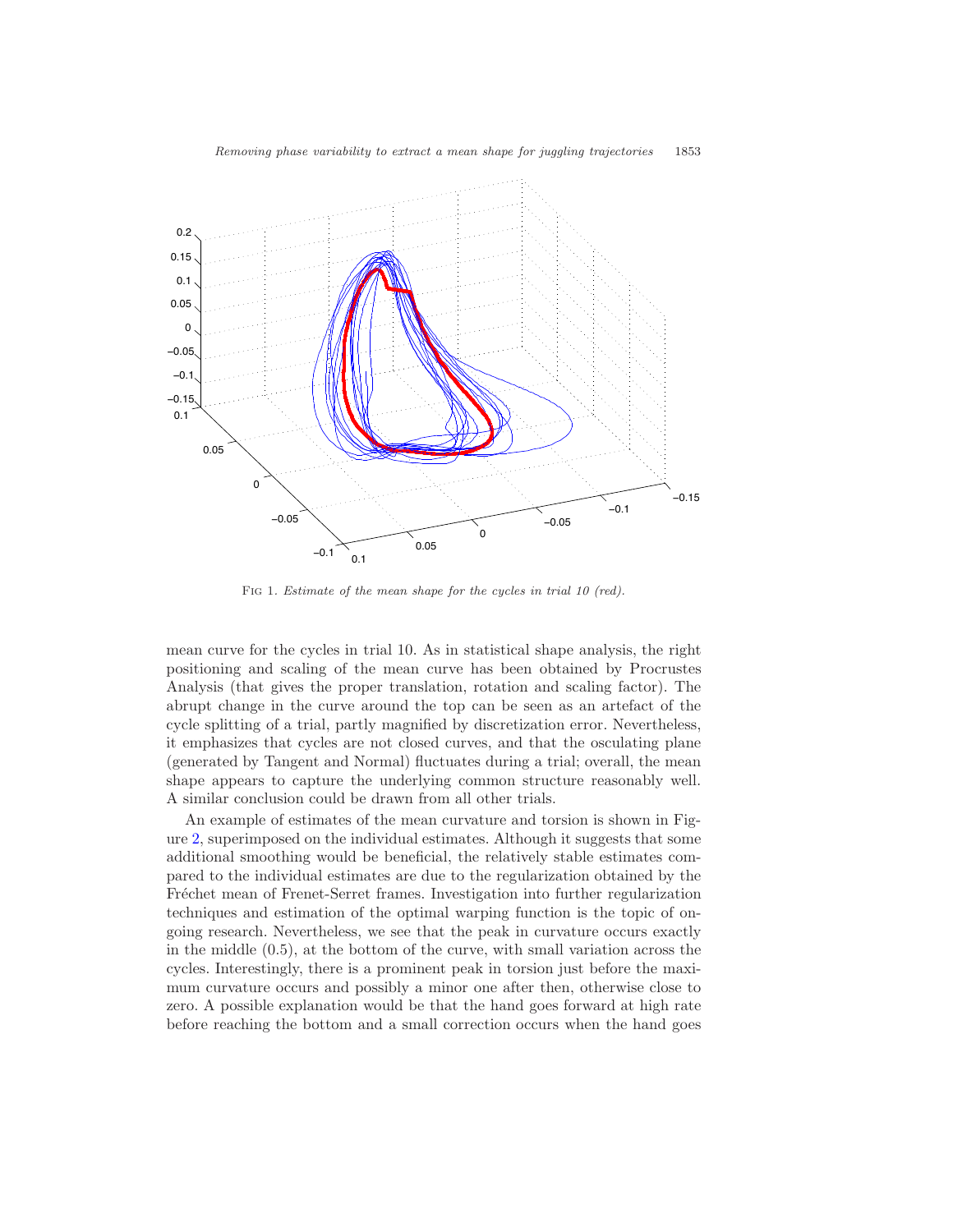

<span id="page-6-1"></span>Fig 2*. Estimate of the mean curvature and torsion for the cycles in trial 1 (red).*

up, though with big variability. Consequently, the shape drifts away from the original plane. Going back to Figure [1,](#page-5-0) we see almost planar curves until the halfway, and then a bulge towards the bottom corresponding to the peak in torsion, which results in the abrupt change in the top due to the drift in shape.

# 4. Conclusion

One of the purposes of the curve alignment has been to recover a structural mean of the curves by taking into account the common structural information or shape. Having this in mind, we have demonstrated through the juggling data set how this could be achieved in three dimensional curves. Borrowing ideas from shape analysis, we have introduced the Frenet-Serret framework to remove phase variability and to define a mean shape. Our method effectively regularizes the estimation of the geometry through curvature and torsion, and does not require curve alignment to define a *structural mean*. On the other hand it is desirable to be able to characterize the phase variation, and to understand the link between the phase and shape variability. In particular for the juggling data, the tangential speed is directly influenced by curvature and geometry, and therefore, identifying the interplay between the phase and shape variability warrants further investigation.

#### Acknowledgements

The second author is grateful to MBI Mathematical Biosciences Institute for its financial support and also acknowledges the funding from ENSIIE in France to allow her to complete this work in collaboration.

### References

<span id="page-6-0"></span>Ramsay, J. O. and Silverman, B. W. (2002). Applied functional data analysis: Methods and case studies 77. Springer New York. [MR1910407](http://www.ams.org/mathscinet-getitem?mr=1910407)